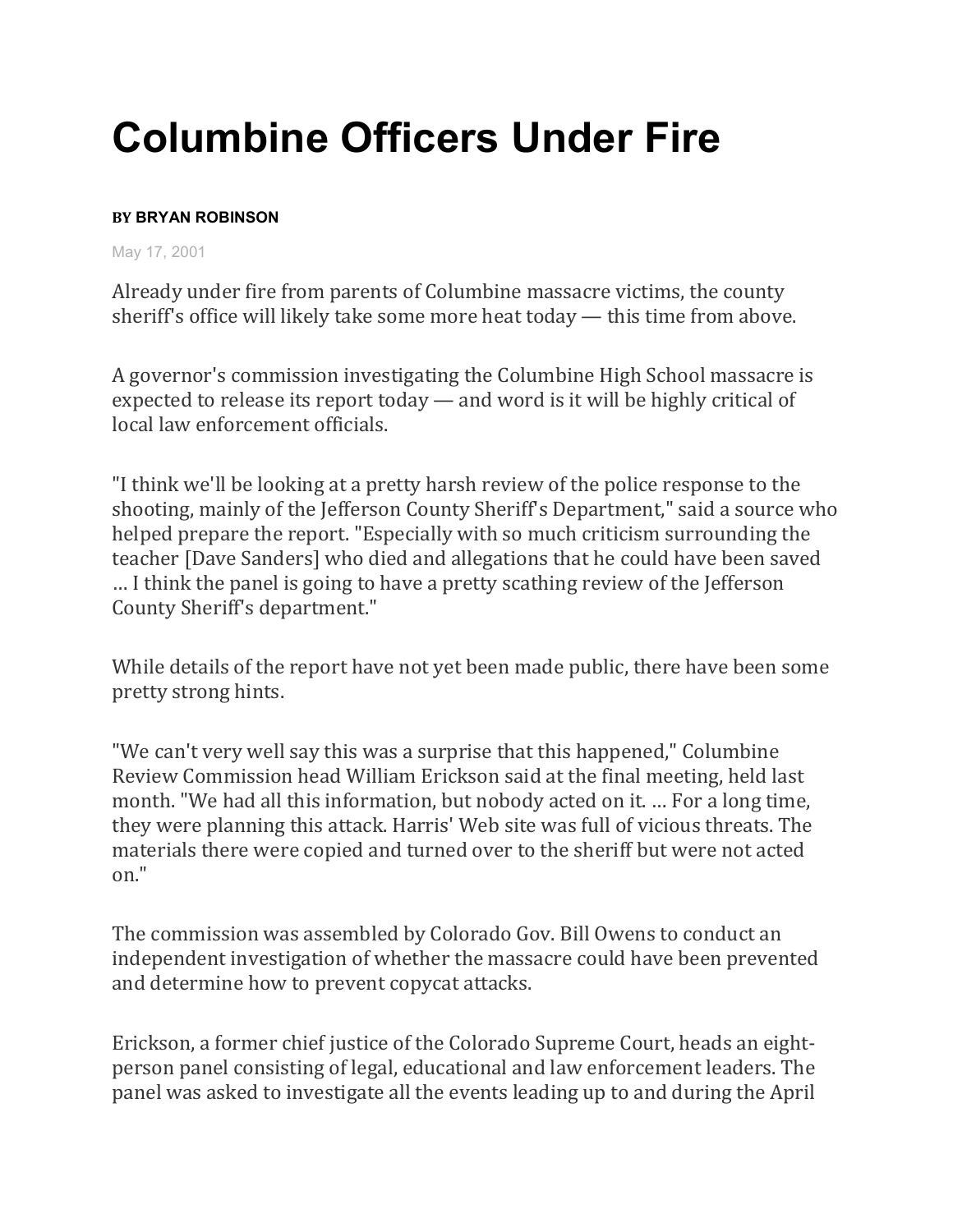20, 1999, school shooting where Dylan Klebold and Eric Harris killed 13 people before killing themselves.

## **Demand for Accountability**

Parents and students have said there were rumors about Klebold and Harris planning an attack on the school — and police and school officials knew about it.

Under court order, sheriff's officials released 11,000 pages of documents related to the case in November. Among those documents: a copy of an English paper written by Klebold shortly before the attack, in which a man in a black trenchcoat executes school athletes.

According to school papers, the teacher confronted Klebold's parents, who apparently dismissed the essay as kid talk.

Last month, after parents' complained about substantial and purposeful omissions in the disclosed documents, a court ordered sheriff's officials to release more. Officials released a draft of a search warrant for Harris' home written a year before the attack. Investigators were hoping to link Harris to threats of an attack on his Web site and pipe bombs that had been set off in a nearby field.

But that search warrant was never carried out.

Jefferson County Sheriff John Stone refused to testify before the review commission — the panel did not have the power to compel sheriff's officials' testimony — and has refused to comment on the Columbine shooting because of pending lawsuits against his office. In its report, the commission is expected to urge sheriff's officials to open their files and tell the full story about the shooting.

"There never has been a full accounting of the shooting and given the public outcry, the commission will probably ask for a more detailed report on what happened during the shooting, why police responded the way they did," said the source. "There have been accusations that the sheriff's office compiled a detailed chronology of the shooting from beginning to end and then shredded the timeline."